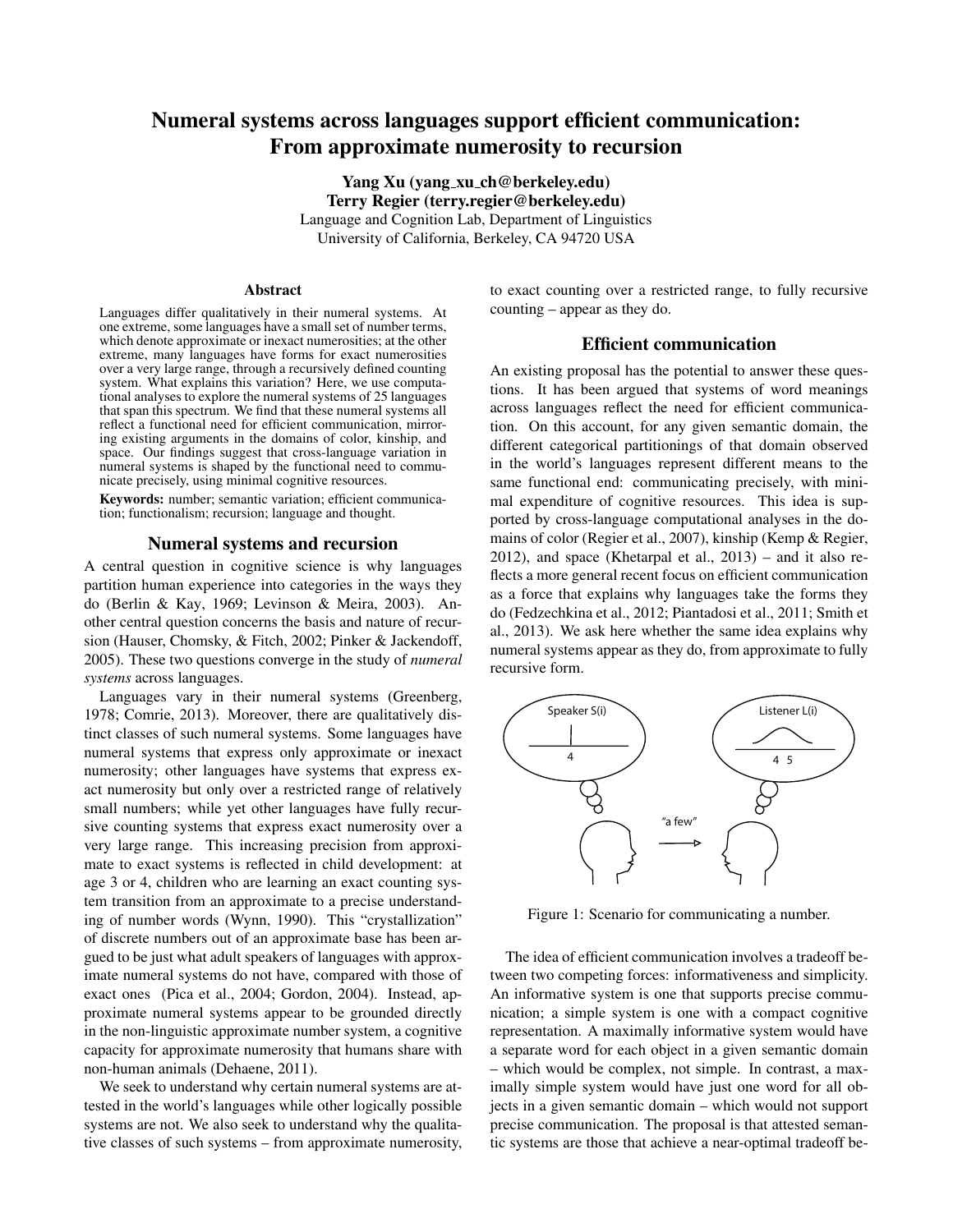tween these two competing principles, and thus achieve communicative efficiency (Kemp & Regier, 2012).

Figure 1 illustrates these ideas.  $\frac{1}{1}$  Here, a speaker has a particular number in mind (4, mentally represented as an exact point on a number line), and wishes to convey that number to a listener. The speaker has expressed that number using the English approximate term "a few", rather than the exact term "four" that is also available in English. On the basis of this utterance, the listener *mentally reconstructs* the number that the listener believes the speaker intended. Because the term "a few" is inexact, the listener's reconstruction of the intended number is also inexact, and is shown as a probability distribution centered near 4 or 5 and extending to neighboring numbers as well. As a result, the listener's mental reconstruction does not match the speaker's intention perfectly. However, if the speaker had instead used the exact term "four", that term would have allowed the listener to reconstruct the speaker's intended meaning perfectly. We take the informativeness of communication to be the extent to which the listener's mental reconstruction matches the speaker's representation. Communication is not perfectly informative in the case of "a few" but would be perfectly informative in the case of "four".

Clearly, an exact numeral system that picks out specific integers is more informative than an approximate system - but it is less simple. A system of approximate numerals can span a given range of the number line using very few terms, whereas many exact integer terms would be needed to span the same range. Thus the high informativeness of an exact numeral system comes at a high cognitive cost. Importantly, however, a *recursive* exact system would be specifiable using a relatively small number of generative rules, rather than separate lexical entries for each exact numeral. Thus, recursive numeral systems may be a cognitive tool (Frank et al., 2008) that enables highly informative communication about number at the price of only modest cognitive complexity.

We wish to know whether these ideas can account for which numeral systems, and which classes of such systems, are attested across languages. To test this, we require: (1) a dataset of cross-language numeral systems, (2) a formal specification of our theory, and (3) a test of the theory against the data. We specify each of these in turn below, and then present our results. To preview those results, we find that numeral systems across languages strongly tend to support near-optimally efficient communication, and that the drive for efficient communication also helps to explain why the different classes of numeral systems appear as they do. Our results suggest that the different types of numeral system found across languages all support the same functional goal of efficient communication, in different ways.

#### Data

We considered the numeral systems of 25 languages. All but one were from Comrie (2013), a survey of numeral bases in the *World Atlas of Language Structures* (WALS). This survey includes references to grammars for individual languages, each of which describes that language's numeral system. Comrie (2013) draws a distinction between "restricted" numeral systems, which he defines as those that do "not effectively go above around 20", and other numeral systems, which cover a larger range, often through recursion. We focused on all 20 languages that Comrie had listed as "restricted", together with several representative languages from the same source that have numeral systems over a larger range. These numeral systems from WALS were supplemented by a description of the Mundurukú numeral system from Pica et al. (2004); the data from this latter source are more detailed than those from the grammars.

These languages span the spectrum from approximate, to exact restricted, to fully recursive numeral systems. <sup>2</sup> We have used these class designations loosely up until now; we now define them precisely. We took a language's numeral system to be *approximate* if the grammar or other description on which we relied for that language explicitly states that the meanings of the numerals in the system are approximate or inexact. All such systems in our data were restricted in Comrie's sense. We took a language's numeral system to be *exact restricted* if the system covers a restricted range (again in Comrie's sense) but the description of the system does not explicitly state that the meanings were approximate or inexact; thus we assumed exactness unless there was evidence to the contrary. Finally, we took a language's numeral system to be *recursive* if the numeral system was listed by Comrie as having a base: e.g. the English numeral system is recursive with base 10.<sup>3</sup> These categories do not entirely exhaust the space of attested systems. For example, Comrie lists several extended body-part numeral systems, which use body parts beyond the 10 fingers to enumerate, and can reach well above 20, and there are some restricted languages that use recursion within a limited range. However, the three broad classes we use do pick out major types of numeral system.

#### Formal presentation of theory

We have seen that the notion of efficient communication involves a tradeoff between the competing forces of simplicity and informativeness. We first formalize each of these two forces in turn, and then the tradeoff between them. This formalization builds on that of Kemp & Regier (2012).

#### **Simplicity**

Simplicity is the opposite of complexity, and we define the *complexity* of a numeral system to be the number of rules

<sup>&</sup>lt;sup>1</sup>The symbols  $S(i)$  and  $L(i)$  in the figure are explained in our formal presentation below.

<sup>&</sup>lt;sup>2</sup>Approximate: Pirahã, Wari (3 terms); Gooniyandi (5 terms); Mundurukú (6 terms). Exact restricted: !Xóõ, Achagua, Araona, Baré, Hixkaryána, Mangarrayi, Martuthunira, Pitjantjatjara (4 terms); Awa Pit, Kayardild (5 terms); Barasano, Hup, Imonda, Rama, Yidiny (6 terms); Waskia, Wichí (11 terms). Recursive: Chinese, English (base-10); Ainu (base-20); Georgian (base-10 & 20).

<sup>&</sup>lt;sup>3</sup>We focus on the most fine-grained set of numeral terms available in each language, ignoring for now approximate terms in languages with an exact numeral system, e.g. "a few" in English.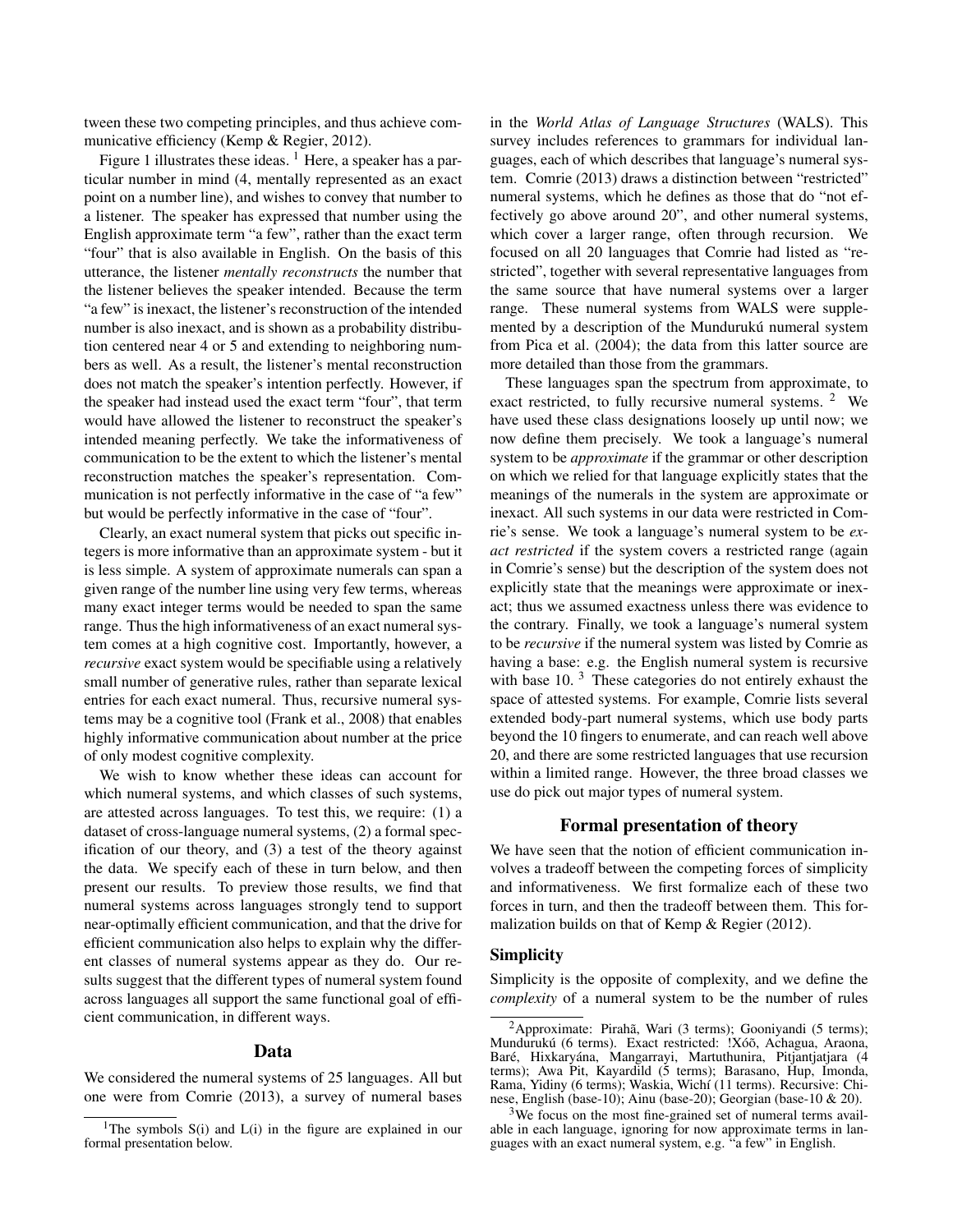needed to specify it (Kemp & Regier, 2012). We specify numeral systems as grammars, based on the primitive components listed in Table 1.

Table 1: Components for representing numeral systems.

| Component   | Description                      |
|-------------|----------------------------------|
| 1           | Primitive concept of 1           |
| m(w)        | Meaning of form $w$              |
| $\sigma(x)$ | Gaussian with mean $x$           |
| s(w,n)      | Successor of $w$ with length $n$ |
| $S = \{\}$  | Specification of set S           |
|             | Addition                         |
|             | Subtraction                      |
| $\times$    | Multiplication                   |

Two of these primitives require explanation.  $g(x)$  is a Gaussian centered at position *x* on a number line that scales in accord with the non-linguistic approximate number system; it is intended to ground approximate numerals directly in that cognitive system.  $s(w, n)$  is a generalization of the standard successor function (successor( $w$ ) =  $m(w) + 1$ ); it defines a line segment that begins at  $m(w) + 1$  and continues for some exactly specified length *n*, picking out the interval  $[m(w) + 1, m(w) + n]$ . Although in attested systems this length *n* is generally 1, the more general case is used for hypothetical numeral systems against which we compare attested ones.

Table 2 presents grammars for the numeral systems of three languages, one from each of the three classes we consider here, and indicates the complexity of each. Here and elsewhere in this paper, we restrict our attention to numerals over the range 1-100.

#### Informativeness

Informativeness of communication was illustrated in the communicative scenario of Figure 1. Returning to that scenario, we may represent the speaker's intended meaning as a probability distribution  $S(i)$  over numbers *i*, and analogously represent the listener's mental reconstruction of that meaning as a distribution  $L(i)$  over numbers *i*. We assume that the speaker has certainty:  $S(t) = 1$  for the intended target number *t*. We assume moreover that the character of the listener distribution  $L(i)$  depends on the number term produced by the speaker. If the speaker has produced a word *w* that is semantically grounded in the approximate number system (Dehaene, 2011) via a rule involving the primitive  $q(\cdot)$ , we assume that the listener distribution takes the form:

$$
L(i) \propto f(i|w) = \exp\left[-\left(\frac{|i - \mu_w|}{\sqrt{2}v\sqrt{i^2 + \mu_w^2}}\right)^2\right] \tag{1}
$$

This equation is derived from the first equation on p. S6 of the supporting online materials for Pica et al. (2004), who present it as a formalization of the comparison of two numerosities, both represented as Gaussians, in the non-linguistic approximate number system, which obeys Weber's law. *f*(*i*|*w*) captures the similarity of the number *i* to the mean  $\mu_w$  of the cateTable 2: Grammars for sample *approximate*, *exact restricted*, and *recursive* numeral systems over the range 1-100. The specification of each rule adds a unit complexity of 1.

|                | <b>Approximate: Pirahã</b>                      | Complexity: 3                                                                    |
|----------------|-------------------------------------------------|----------------------------------------------------------------------------------|
| Number         | Form                                            | Rule                                                                             |
| 1              | 'hói'                                           | g(1)                                                                             |
| $\sim$ 2-4     | 'hoí'                                           | g(2)                                                                             |
| $\sim$ 5-100   | aibaagi                                         | g(7)                                                                             |
|                |                                                 |                                                                                  |
|                | <b>Exact: Kayardild</b>                         | Complexity: 7                                                                    |
| Number         | Form                                            | Rule                                                                             |
| 1              | 'warngiida'                                     | 1                                                                                |
| $\overline{c}$ | 'kiyarrngka'                                    | $s1$ ('warngiida')                                                               |
| 3              | 'burldamurra'                                   | s <sup>1</sup> ('kiyarrngka')                                                    |
| $\overline{4}$ | 'mirndinda'                                     | s <sup>1</sup> ('burldamurra')                                                   |
| $5 - 100$      | 'muthaa'                                        | s <sup>∞</sup> ('mirndinda')                                                     |
|                |                                                 | $s^{1}(w) = s(w, 1)$                                                             |
|                |                                                 | $s^{\infty}(w) = s(w, \infty)$                                                   |
|                | <b>Recursive: English</b>                       | Complexity: 24                                                                   |
|                |                                                 |                                                                                  |
|                |                                                 |                                                                                  |
| <b>Number</b>  | Form                                            | Rule                                                                             |
| 1              | 'one'                                           | 1                                                                                |
| $\overline{c}$ | 'two'                                           | $s^1$ ('one')                                                                    |
| $3 - 12$       | 'three''twelve'                                 | $s^1$ ('two') $s^1$ ('eleven')                                                   |
| 20             | 'twenty'                                        | $m('two') \times m('ten')$                                                       |
| 100            | 'hundred'                                       | $\texttt{m}\left(\text{`ten'}\right) \times \texttt{m}\left(\text{`ten'}\right)$ |
| 1319           | $w$ 'teen': $w \in \text{ones}_{\setminus 1,2}$ | $m(w)$ + $m('ten')$                                                              |
| 3090           | $w^{\prime}$ ty': $w \in \text{ones}_{1,2}$     | $m(w) \times m('ten')$                                                           |
| ${2129}$       | $u$ - $v: u \in$ tens, $v \in$ ones             | $m(u) + m(v)$                                                                    |
| 9199}          |                                                 | $s^{1}(w) = s(w, 1)$                                                             |
|                |                                                 |                                                                                  |
|                |                                                 | ones <sub>\1,2</sub> = {'thir','for','four',<br>'fif','six''nine'}               |
|                |                                                 | 'thir' = 'three'                                                                 |
|                |                                                 | 'for' = 'four'                                                                   |
|                |                                                 | 'fif' = 'five'                                                                   |
|                |                                                 | ones = $\{^{\circ}$ one' $^{\circ}$ nine'}                                       |

gory named by the word *w*, under the assumptions of Weber's law. *v* is the empirically determined Weber fraction, which we take to be 0.17 in our analyses, following Pica et al. (2004). <sup>4</sup>

In contrast, if the speaker has used an exact number term *w* grounded in exact primitives such as  $s(\cdot, \cdot)$ , we assume that the listener distribution is given by the size principle (Tenenbaum, 1999):

$$
L(i) = p(i|w) = \frac{1}{|w|}
$$
 (2)

<sup>&</sup>lt;sup>4</sup>We also repeated our analyses with  $v = 0.3$  at the suggestion of Stanislas Dehaene (personal communication); the results did not differ qualitatively from those we report below.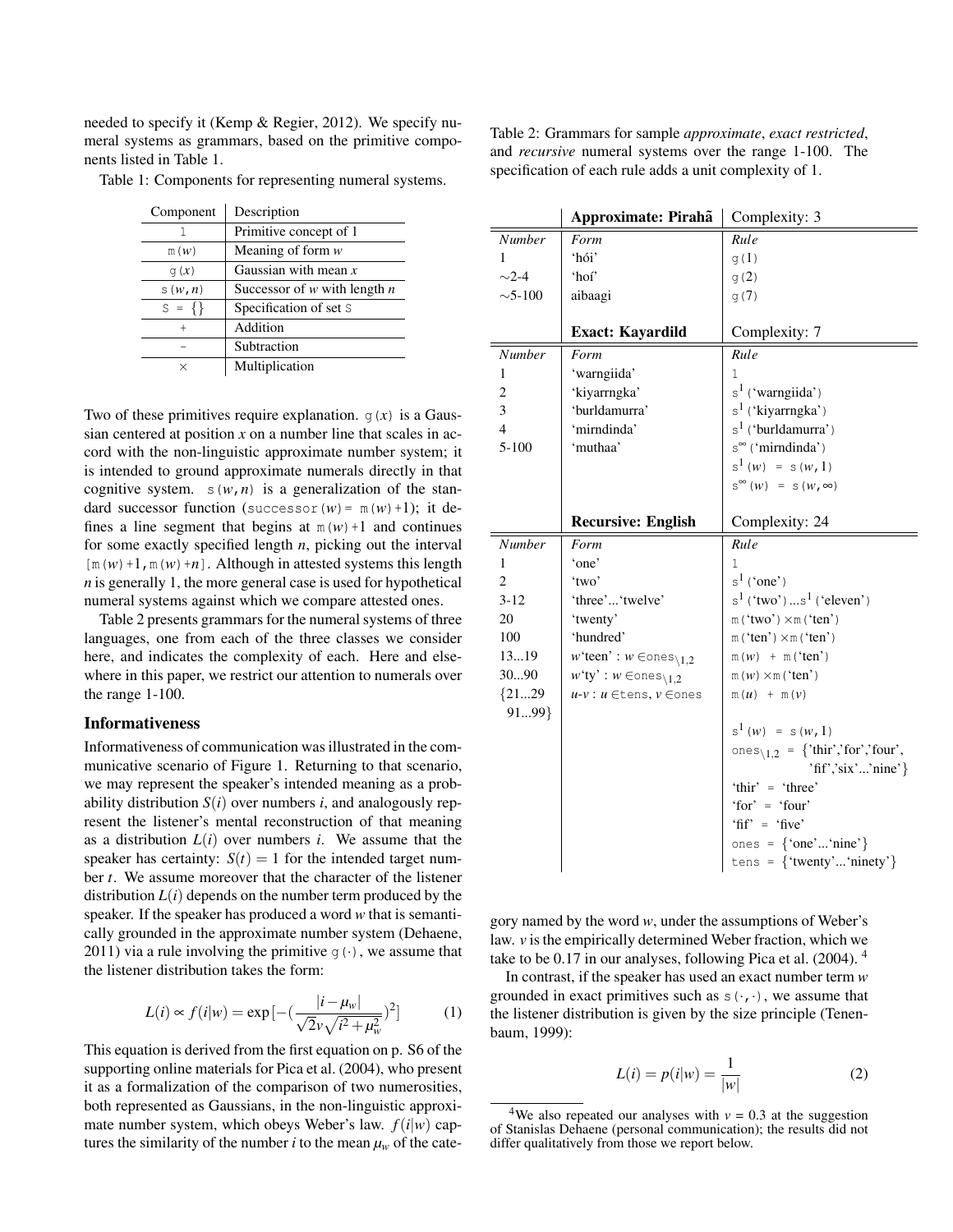where  $|w|$  is the number of integers contained in the exact interval named by the number word *w*. 5 In the case of most attested systems, an exact numeral such as "nine" will pick out just a single integer, so that  $p(9|"\text{nine}") = \frac{1}{1} = 1$ . However the formula also generalizes to hypothetical exact numerals defined as longer exact intervals of the number line.

Given these specifications of the speaker (*S*) and listener (*L*) distributions, we define the communicative cost *C*(*i*) of communicating a number *i* under a given numeral system to be the *information lost* in communication – that is, the information lost in the listener's reconstruction *L* when compared to the speaker's distribution *S*. We model this information loss as the Kullback-Leibler (KL) divergence between distributions *S* and *L*. In the case of speaker certainty  $(S(i) = 1$  for the target number *i*), this reduces to surprisal:

$$
C(i) = D_{KL}(S||L) = \sum_{i} S(i) \log_2 \frac{S(i)}{L(i)} = \log_2 \frac{1}{L(i)} \tag{3}
$$

We model the communicative cost for a numeral system as a whole as the expected value of *C* over all numbers *i*:

$$
E[C] = \sum_{i} N(i)C(i),\tag{4}
$$

Here,  $N(i)$  is the need probability of target number *i*. We estimated need probabilities by the normalized frequencies of English numerals in the Google ngram corpus (Michel et al., 2011) for the year 2000, smoothed with an exponential curve via log-linear regression (Pearson correlation with unsmoothed data  $= 0.97$ ). <sup>6</sup>

#### **Tradeoff**

We take a numeral system to be simple to the extent that it exhibits low complexity, and we take it to be informative to the extent that it exhibits low communicative cost  $E[C]$ . Given this, we consider a numeral system to be *near-optimally efficient* if it is more informative (i.e. exhibits lower communicative cost) than most logically possible hypothetical systems of the same complexity.

### Testing the theory

We test our theory against the data in two steps. We first test whether the model of the approximate number system represented by Equation 1 accommodates fine-grained linguistic data from the one language for which we have such data, Mundurukú. We then test whether all numeral systems in our dataset are near-optimally efficient in the sense defined above.

#### Mundurukú and the approximate number system

Pica et al. (2004) showed that their formalization of the approximate number system, governed by Weber's law, accounted well for *non-linguistic* numerosity judgments by the Mundurukú. They also collected fine-grained data on the way the Mundurukú *name* different numerosities, but they did not directly test whether their formalization of the approximate number system also accommodates those linguistic data.



Figure 2: Modeling Mundurukú naming data.

Figure 2(a) shows, for numerosities 1 to 15, the fraction of times each numerosity *i* was named with a given Mundurukú word or locution  $w$  (Pica et al., 2004).<sup>7</sup> We modeled this fraction  $p(w|i)$  using Bayes' rule:  $p(w|i) \propto f(i|w)p(w)$ , where  $f(i|w)$  is given by Equation 1, based on Weber's law, and the prior  $p(w)$  is given by the relative frequency of word *w* in the data, over all numerosities. We fit this model to the data in Figure 2(a) by finding placements of category means  $\mu_w$  that minimize the mean-squared-error (MSE) between model and data. The model fit was good ( $MSE = 0.004$ ), and is shown in Figure 2(b). A variant of this model based instead on exact numeral representation (Equation 2) performed much more poorly (MSE = 0.03, fit not shown). These findings suggest that the model of the approximate number system given by Equation 1 provides a reasonable basis for grounding approximate numeral systems.

## Near-optimal efficiency of numeral systems

To test whether the attested numeral systems in our dataset are near-optimally efficient, we assessed their simplicity and informativeness relative to a large set of logically possible hypothetical systems. These hypothetical systems fell in the same three classes as our attested systems: approximate, exact restricted, and recursive.

We generated approximate hypothetical systems that have  $k = 3$  through  $k = 20$  numeral categories, and that place these categories at the lower end of the number line, specifically in the interval [1,20]. We did this because these specifications also accommodate the attested systems in our dataset, and we wanted to generate hypothetical systems that were broadly comparable to actual ones. For each *k*, we exhaustively enumerated all possible placements of *k* means for a *k*-term system in the interval [1,20], producing  $\binom{20}{k}$  systems

 ${}^5L(i) = 0$  if *i* lies outside the category named by *w*.

 ${}^6N(i)$  decays roughly exponentially with increasing *i*. Data from spoken English (Leech et al., 2001) show a similar trend.

<sup>&</sup>lt;sup>7</sup>The data for a given numerosity  $i$  do not always sum to 1.0 because some infrequent terms were not reported. In our model, we accommodated this fact by introducing an unnamed dummy category corresponding to these unreported terms.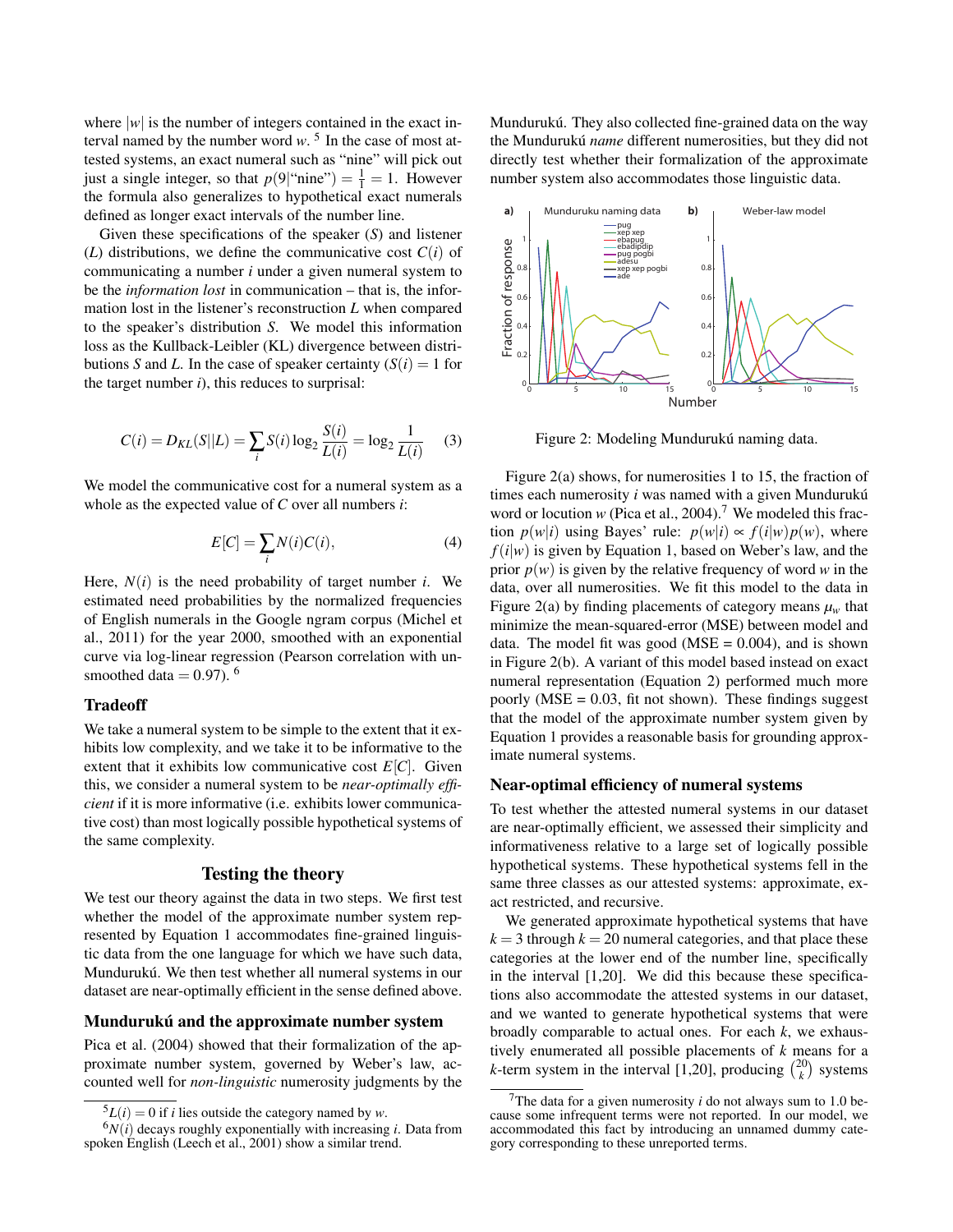

Figure 3: (a) Near-optimal tradeoff between communicative cost and complexity across 25 attested numeral systems, compared with hypothetical approximate (a), exact restricted (e) and recursive (r) systems. 'Chi', 'Ain', 'Geo', 'Eng' stand for 'Chinese', 'Ainu', 'Georgian' and 'English'. (b) Comparison of sample attested systems to optimal systems of the same complexity.

for each *k*. The grammar for each such system was simply a list of Gaussians  $q(\cdot)$  centered at these means, by analogy with the Piraha grammar in Table 2.

We generated exact restricted hypothetical systems analogously. For  $k = 3$  through  $k = 20$ , we exhaustively enumerated all possible partitions of the range [1,20] into *k* nonoverlapping exact intervals, and took each such partition to be a hypothetical system. The grammar for each such system represented these intervals using the  $s(\cdot, \cdot)$  primitive. As in the Kayardild grammar in Table 2, we required an additional separate rule to define each interval length used in the grammar. As a result, exact numeral system grammars that use intervals of many different lengths are penalized in complexity. Systems with numerals that pick out specific integers are included in this class: in this case the interval size is 1.

Finally, we generated hypothetical recursive systems by considering the full space of canonical base-*n* recursive numeral systems (Hurford, 1999) for  $n = 2$  to 30. We took a canonical base-*n* system to be one in which there are distinct lexical items for the numerals 1 through *n*, and all numerals beyond that are constructed by generative rules according to the pattern  $xn + y$  for some already-defined numerals  $x, y$ (Comrie, 2013). In these systems, all numerals correspond to specific integers. The English grammar in Table 2 is not perfectly canonical because the teens are part of a separate subsystem from other high numerosities, but it is an example of a recursive base-10 system.

Figure 3(a) shows all hypothetical and attested systems plotted according to their complexity and communicative cost. Colored circles denote attested systems. Light gray bars denote the range of costs exhibited by approximate hypothetical systems of a given complexity; dark gray bars denote the range of costs exhibited by exact restricted hypothetical systems of a given complexity; and the extent of the black horizontal line (not including the light gray portion of that line) at communicative cost 0 denotes the range of complexities exhibited by hypothetical recursive systems, all of which have communicative cost 0. It can be seen that in general, attested numeral systems in our dataset tend to be more informative (show lower communicative cost) than most hypothetical alternatives of the same complexity. Thus, these attested systems do support near-optimally efficient communication about number. Figure 3(b) shows sample systems from our dataset compared with the theoretically optimally informative (lowest cost) systems of the same complexity – in all cases color-coded such that a numeral corresponds to a colored region of the number line. It can be seen that the attested systems resemble these theoretical optima.

These results support a functional account of why the different classes of numeral system in the world's languages appear as they do, namely as different ways of navigating the tradeoff between simplicity and informativeness. Approximate numeral systems (e.g. Wari, with 3 terms) represent one extreme on a continuum: they are simple (non-complex), requiring only a minimal cognitive investment in communicating about number. These systems support near-optimally informative communication for that level of cognitive investment – but they do not closely approach perfectly informative (0 cost) communication. Exact restricted systems (e.g. Kayardild, with 5 terms) are slightly more complex – and they support somewhat more informative communication. Finally, recursive systems represent the informative extreme of this continuum: these systems support perfectly informative communication, because there is a (recursively generated) separate name for each integer within a large range. Such finegrained naming would be prohibitively expensive under an exact non-recursive or an approximate system: one lexical rule per integer in the range. But a recursive system can be seen as a cognitive tool that supports perfectly informative communication over a large range, at the cost of only modest complexity. Interestingly, our exploration of hypothetical recursive systems revealed (although not shown in the figure)